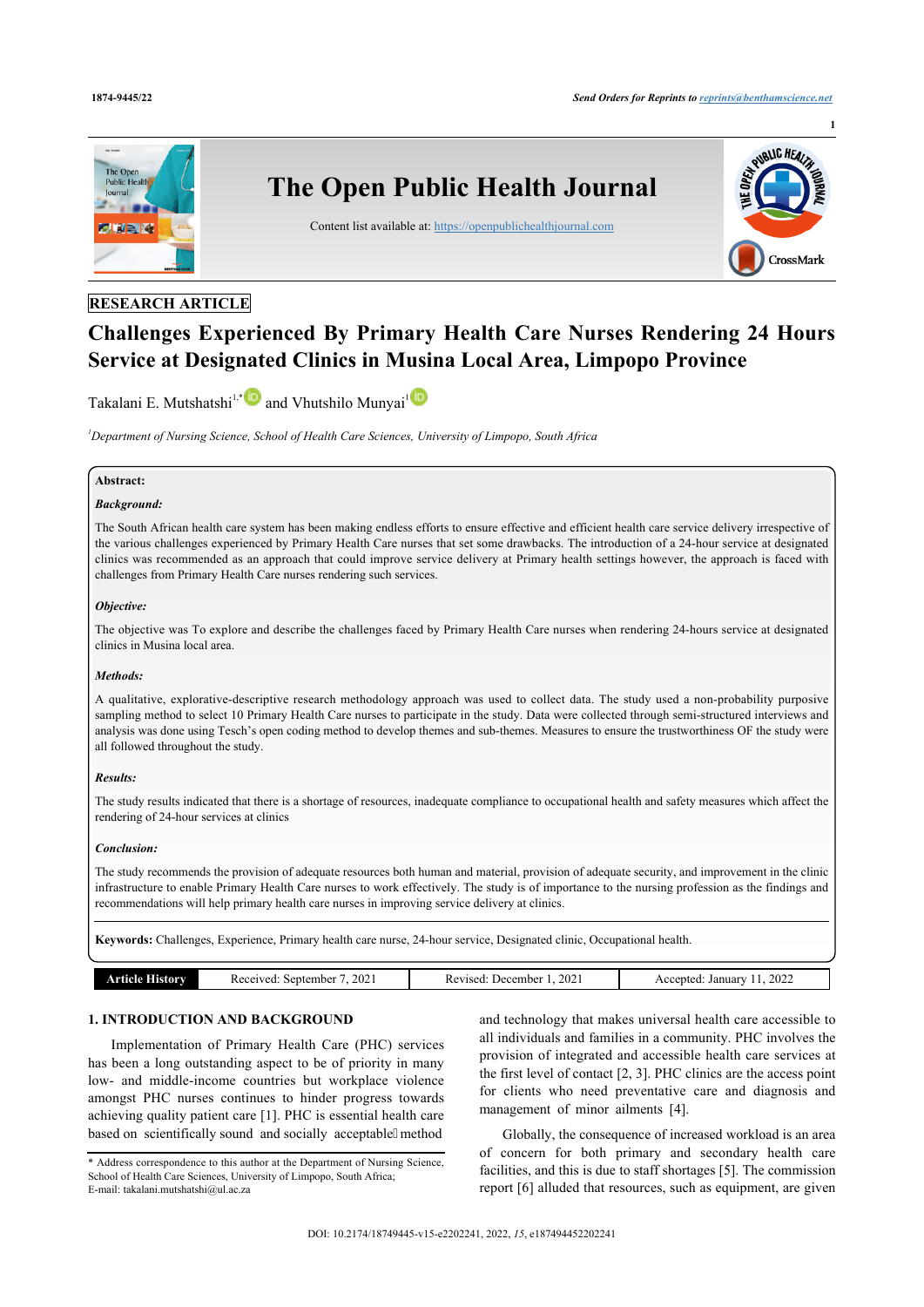to health facilities in large cities instead of being allocated to the underprivileged rural health care areas where they are needed most. The PHC services render 24-hour services using a call system to attend the emergency patients. Moreover, nonemergency cases also visit the clinics for consultation as nurses are always available on a 24 hours call system [\[7\]](#page-5-4).

A study conducted in Limpopo province revealed that there is a lack of human resources in rural areas, hindering the integration and implementation of a comprehensive approach in the delivery and management of about 3,000 government PHC clinics and community health centers [[8](#page-5-5), [9\]](#page-5-6). The quality of health care services at the PHC level is affected by factors, such as devastating workload, hygiene in the work environment, poorly maintained infrastructure, and inadequate equipment and supplies[[3,](#page-5-0) [10\]](#page-5-7). The *South African Basic Conditions of Employment Act* No 11 of 1997 [[11](#page-5-8)] stipulates the minimum work hours; an employer may not allow an employee to work more than nine hours per day or more than 45 hours per week. The country faces a nursing crisis characterized by staff shortages, declining interest in the profession, lack of caring ethos, and disjuncture between the nurses' and communities' needs [\[12](#page-5-9)].

In a study conducted in Canada, 33,000 nurses admitted that when they have heavy workloads, they leave essential responsibilities undone, compromising professional nursing [[13\]](#page-5-10). When nurses are allowed a greater chance to work in clinics with adequate staff, improved job satisfaction has been observed [\[14\]](#page-5-11). A safe working environment ensures free movement and execution of tasks in a relaxed atmosphere [[15](#page-5-12)]. Research studies found that job satisfaction is achieved in a safe working environment with good infrastructure[[16](#page-5-13)]. A study conducted in Free State, South Africa, indicated that the main public health system challenges include staff shortages, financial issues, compliance with quality standards, effective management practices, and distribution of adequate healthcare resources [[17,](#page-5-14) [18](#page-5-15)].

Nurses working in PHC clinics with insufficient working areas and unsafe environments predispose them to violate occupational health and safety standards, thereby compromising nurse and patient safety [[19\]](#page-5-16). Despite efforts for effective PHC service delivery, some challenges still exist; therefore, this study seeks to explore and describe the challenges experienced by PHC nurses when rendering 24-hour services at designated clinics of Musina local area, Limpopo province.

#### **2. MATERIALS AND METHODS**

#### **2.1. Study Design**

This study used a qualitative, explorative, and descriptive design to explore and describe the challenges experienced by PHC nurses when rendering 24-hour services at designated clinics in Musina local area, Limpopo province.

#### **2.2. Study Setting**

The study was conducted at designated clinics in the Musina local area in Vhembe district, Limpopo province. The Musina local area is situated in the northern part of Limpopo province, close to the Beit Bridge border post between South Africa and Zimbabwe. The local area is bordered by Zimbabwe in the North, Makhado and Thulamela in the South, Mozambique in the East, and Capricon district in the West.

#### **2.3. Population and Sampling**

The study population comprised all PHC nurses working at designated clinics of Musina local area in Limpopo province. The target population was PHC nurses working in the designated clinics with one year of experience and more. A non-probability sampling technique was used to obtain a sample for the study.

#### **2.4. Data Collection**

Data were collected through a semi-structured one-to-one interview where an interview guide was used. Data collection techniques included the use of a voice recorder and field notes. A central question was asked to all participants, "What are the challenges you experience when rendering 24-hours services at the clinic?" and this was followed by probing questions based on the responses. Data were collected until data saturation was achieved at ten participants. Ethical clearance was obtained from the Turfloop Research Ethics Committee with project number TREC/260/2019: PG.

#### **2.5. Data Analysis**

Data were analyzed using Tesch's open coding method for qualitative research from the interviews [\[20](#page-5-17)]. The transcribed verbatim was made out of the collected data and coded, and an independent coder was involved where consensus was required for the themes and sub-themes.

### **2.6. Measures to Ensure Trustworthiness**

Measures to ensure trustworthiness, including credibility, dependability, transferability, and conformability, were adhered to throughout the study [\[21](#page-5-18)]. Credibility was ensured through a thorough explanation of the used methodology, and bias was minimized through bracketing. To ensure transferability, a non-probability purposive sampling method was used to select participants, and the research methodology was thoroughly described to them [\[22](#page-5-19)].

#### **3. RESULTS**

The themes and sub-themes of challenges experienced by PHC nurses working at a designated 24-hour service are reflected in Table**1** below.

#### **Theme 1: Unavailability of Resources for Effective Provision of 24-hour Services**

The study identified that the resources for rendering 24 hour services were not readily available at the clinics. This resource includes both material and human resources for the effective provision of 24-hour services at the clinics. The following sub-themes detail the unavailability of resources affecting the provision of 24-hour services.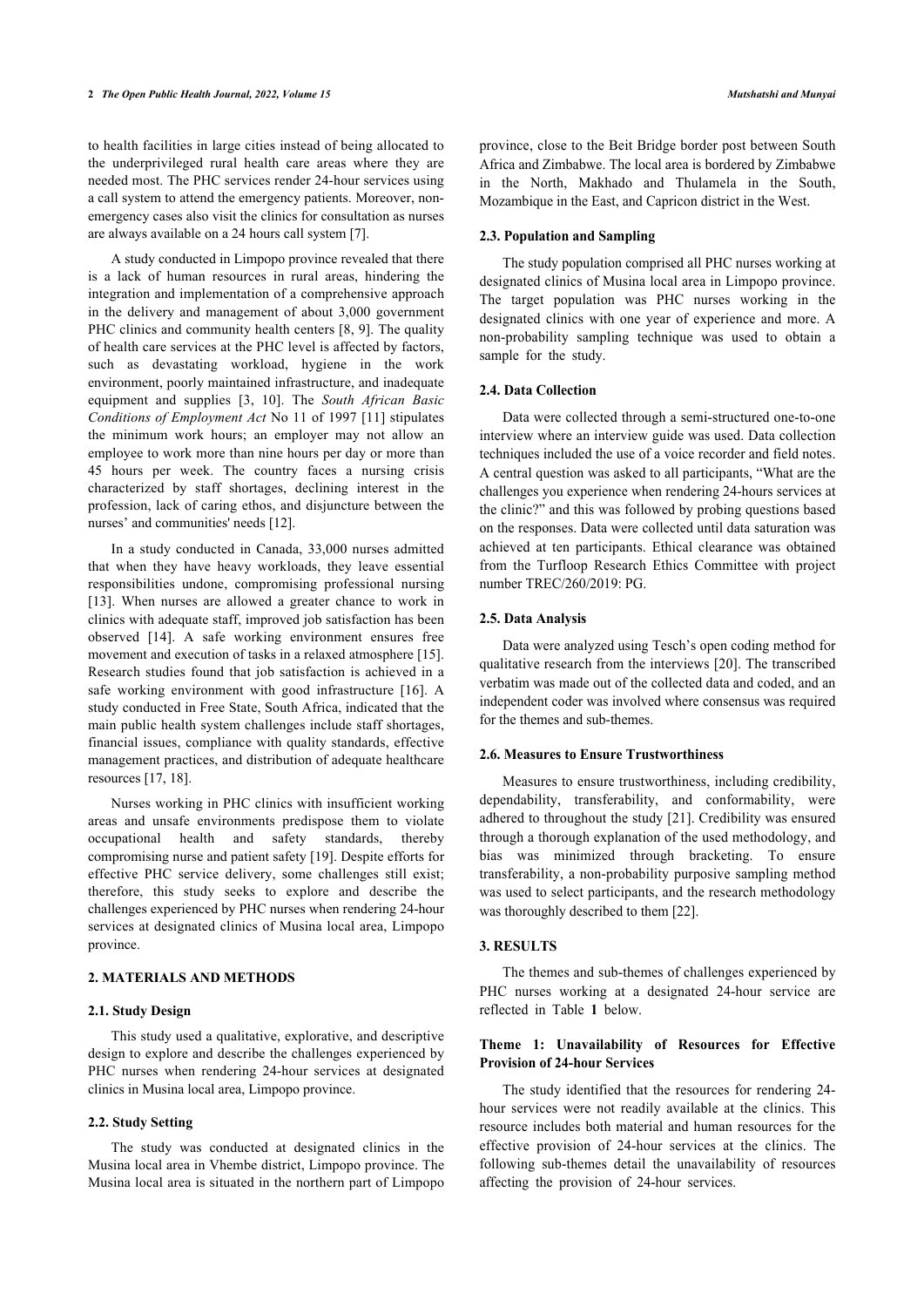#### **3.1. Shortage of Human Resources to Render 24-hour Services**

PHC nurses verbalized that there is a shortage of staff to render 24-hour services at the clinics, thus contributing to an increased workload for nurses. The nurse who provides services at day time is also expected to render services during the night, which is exhausting to PHC nurses and prevents the effective implementation of a comprehensive PHC approach to patient care.

#### <span id="page-2-0"></span>**Table 1. Unavailability of resources for effective provision of 24-hour services.**

| <b>Main Themes</b>                 | <b>Sub-themes</b>                    |
|------------------------------------|--------------------------------------|
| 1. Unavailability of resources for | 1.1. Shortage of human resources     |
| effective provision of 24-hour     | to render 24-hour services           |
| services.                          | 1.2. Lack of adequate equipment      |
|                                    | and supplies                         |
|                                    | 1.3. Shortage of water supply in     |
|                                    | the clinic.                          |
| 2. Marked inadequacy of            | 2.1. Lack of a proper security       |
| compliance with occupational       | system leads to a feeling of         |
| health and safety for PHC nurses   | insecurity amongst PHC nurses        |
|                                    | 2.2. Poor clinic infrastructure is a |
|                                    | threat to the safety of PHC          |
|                                    | nurses                               |
|                                    | 2.3 Negative attitudes of patients   |
|                                    | towards nurses                       |

Participant 1 said: "We *are tired of reporting the problem of shortage, and no one is taking us seriously, as am speaking we are just running this clinic being 3 professional nurses and 1 assistant nurse, our admin clerk is sick, meaning a professional nurse has to register all patients, give them files and the very same nurse has to see patient and dispense medication since we do not have a pharmacy assistant in our facility (shaking her head)."*

Another participant confirmed by stating: "*How can you expect 3 nurses, just 3 heh, to run a 24-hour clinic, when an emergency comes that means we will have to leave other patients and attend the emergency, mind you other patients are still coming and the line becomes long, waiting time is worse."*

#### **3.2. Lack of Adequate Equipment and Supplies**

The study also identified a shortage of supplies, such as medicines and equipment, needed to care for patients in the 24 hour service clinics. Other equipment includes blood pressure monitoring machines, scales, and stethoscopes.

The finding was verbalized by participant 3, who said: "*When it comes to medication in this facility, we can even spend three weeks without those simple medications, like Panadol, Brufen, and Vitamin B complex. How do you weigh the patients when the weighing scale is not working? The blood pressure machine is only one; this is a challenge to us."*

Participants 4 added:" *These days it is becoming worse because even chronic medication is not always available, which makes us nurses becoming useless because every time we will be telling the patient that there is no treatment and sometimes patient thinks that we are lying.*"

Participant 6 said: "*It is useless for a nurse to be trained as*

*there is no equipment; therefore, we are going to implement the skills because now we do not have proper blood glucose machine."*

#### **3.3. Shortage of Water Supply in the Clinic**

The PHC nurses alluded that the clinics experience a shortage of water supply, and in some instances, even cleaning materials are a challenge.

Participant 1 said: *"How are they going to do infection control without water, and without water, we are not going to achieve all those 6 ministerial priorities."*

Participant 8 said: "Sometimes *we will be told that there will be no water for 2 days, and they expect us to work. How are we going to wash our hands after each patient? How are we going to wash linens, clean the floor, and do dusting*?

#### **Theme 2: Marked Inadequacy in Compliance with Occupational Health and Safety for Nurses**

The findings of the study further revealed that the occupational and safety measures for PHC nurses were not taken into consideration to avoid occupational injuries. The following sub-themes describe the inadequacy in compliance with occupational and safety standards in the clinics.

#### **3.4. Lack of Proper Security System Leading to a Feeling of Insecurity amongst PHC Nurses**

Participants reported that they no longer feel safe because they are afraid of being attacked while working 24-hour as the security is poor and inadequate.

Participant 2 reported: *"We no longer feel safe while working because I am afraid if thugs can just break in and attack us and take our belongings; in such facilities, they break in almost every time*."

Participant 5 stated: "We *fear for our lives. It is not safe at all*."

Participant 9 said: "*Even though they bring security guards, the security guards are not well equipped, and sometimes they also run away when the situation is bad."*

#### **3.5. Poor Clinic Infrastructure; A Threat to the Safety of PHC Nurses**

The study also revealed that some clinics are not well maintained, and some buildings are very old and not safe to work inside. Nurses indicated that some damages in the building are health and safety hazards as the environment is not conducive to working.

Participant 4 stated: "*These old buildings are not safe to work in, some walls are very old and cracked, we are afraid they can collapse during windy days. Our safety is really at risk*."

Participant 7 confirmed this by responding:" *But they never renovate or build new structures. It will be useless because first security will be attacked, then they will come to attack nurses inside the clinic because the security door no longer locks. Some doors do not have locks and are a mess beside the window.*"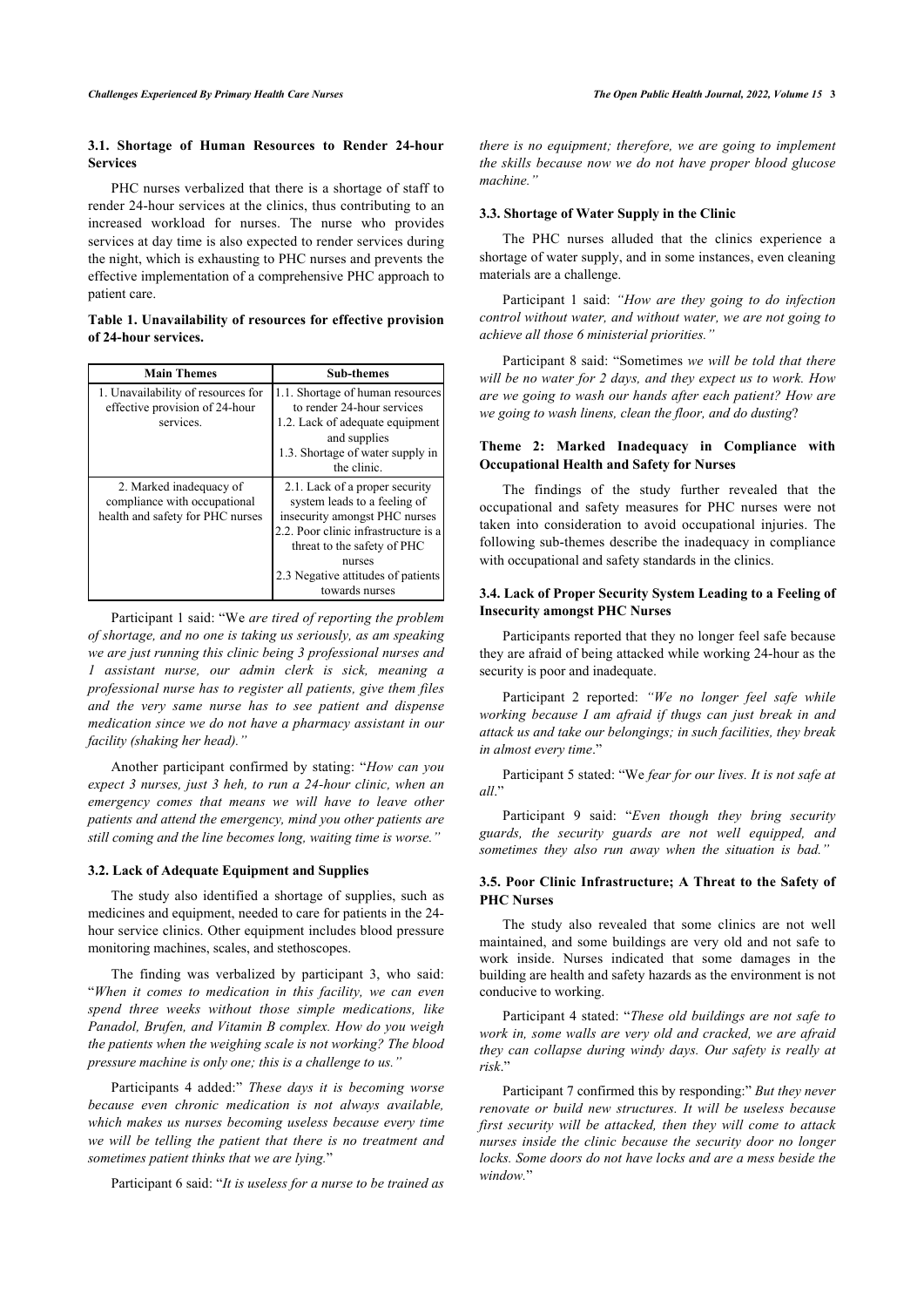#### **3.6. Negative Attitude of Patients towards Nurses**

Participants indicated challenges when attending patients where some patients are so aggressive towards nurses and threatening nurses during the provision of 24-hour services. Some patients tend to abuse nurses emotionally and verbally, demanding what is not possible due to a shortage of resources and gender inequality issues.

Participant 3 responded: "*We are not safe in the 24-hour clinics; some male clients threaten us, especially females when we tell them there are no medications or when you tell them you want to transfer them to hospital."*

This was also confirmed by participant 7 by elaborating: "*Our patients are sometimes very difficult; they do not understand waiting in a queue for their turn. We are usually shouted at and threatened that we will lose our jobs because we are lazy, and this gives us emotional trauma*."

Participant 10 said:" ….*in the clinics, it is tough; the patients do as they wish. We are told that we are keeping medications for our families when we tell them we are running short of some medicines, and this is so stressful."*

#### **4. DISCUSSION**

The findings of this study revealed that there are inadequate human resources for rendering 24-hour services at the designated clinics. A shortage of nurses and support staff is reported to make 24-hour services successful. It has been observed that the shortage of staff at clinics negatively impacts patient waiting times, leading to low patient satisfaction, poor compliance with medications, and even missed appointments [[23\]](#page-5-20). Furthermore, it was reported that the number of nurses at clinic facilities should be increased to reduce the increased workload caused by many programs rendered at the clinics, thereby hindering the comprehensive PHC approach from being effectively implemented [[7](#page-5-4)]. The findings are supported by a study [\[24\]](#page-5-2), indicating that nurses working in primary healthcare settings face emotional and physical stress and have excessive workloads due to the shortage of human resources. Furthermore, nurses are overburdened, and this impacts the patient waiting time. There is also a lack of supportive supervision of short-staffed nurses working in primary health care facilities [\[25](#page-5-21)].

Another challenge revealed by the study is the shortage of equipment and supplies, including medications which affect the quality of care provided to patients at the clinics. The finding is congruent with that of a study conducted previously[[26\]](#page-5-22), which indicates that the shortage of medicines is a challenge that prevents nurses from prescribing appropriate medicines to patients. Shortage of functional equipment and other essential resources, including unavailability of ambulances to transfer patients to hospitals, is a barrier that affects the provision of effective care for patients. The quality of health care services is still affected by several aspects, like devastating workload, the cleanliness in the work environment, poor clinic infrastructure, and nurses' perception of the environment that lacks equipment [[8](#page-5-5)]. Furthermore, shortage of equipment affects the quality and follow-up of patients as some of the specific procedures cannot be done without necessary equipment [\[8\]](#page-5-5).

A lack of water supply for cleaning and consumption in clinics is another challenge for PHC nurses offering 24-hour services. A study conducted in Ethiopia reported patients' dissatisfaction with care received at the health facility as 61.3% of patients complained regarding the lack of drinking water which affected their care. Problems, such as the absence of water, lack of basic work equipment, and inappropriate staff composition, need to be addressed by the government health department to ensure the provision of comprehensive quality of service [[27\]](#page-5-23). Poor living conditions in rural health facilities, such as unsafe drinking water, impact the quality of services provided to patients [\[28](#page-5-24)]. The absence of potable water supply to clinics remains a major concern that affects the working of these facilities and the quality of care provided at the facilities. These become worse in situations where the facility does not have an alternative source of water supply, such as boreholes, to alleviate the effect of water shortage [[29\]](#page-5-6).

The study also identifies that the occupational health and safety of nurses are not taken into consideration as there is a poor security system, leading to a feeling of insecurity amongst PHC nurses. The findings were supported by a study conducted previously [[30\]](#page-5-25), indicating that the safety of PHC nurses whilst on duty has recently become a serious concern. Furthermore, the safety of PHC personnel is of particular importance as they are mostly female, and only a few nurses are on duty at certain times of the day and night. Every health care provider needs to work in a safe environment as safety is a basic human need and right which should be protected in any case, irrespective of the environment where the service is provided. A safe environment ensures free movement and execution of tasks in a relaxed atmosphere, and a stable community is considered safe and healthy [[15](#page-5-12)]. The problems mostly experienced by healthcare users and nurses in public institutions include lack of cleanliness, poor safety, and security in health settings [[31\]](#page-5-26).

Another study revealed that the security gap is also an issue, making health care facilities violent-prone as there is an adequate or complete absence of security guards in health centers. Furthermore, another perceived reason for workplace violence is mainly the attitude problems on the part of nurses and patients, leading to workplace violence [\[32\]](#page-5-27). Workplace violence has a negative impact, leading to physical and psychological harm to health workers; therefore, the importance of taking institutional measures for the safety of health workers is essential [[33](#page-5-28), [34](#page-5-29)]. This study suggests that workplace violence prevention strategies are urgently needed to provide health care workers with a safe environment [[35\]](#page-5-12).

The clinic infrastructure is identified as not safe for work due to poor maintenance and very old buildings. The inadequacies in infrastructure for health care services form part of the inequalities in health services, especially in rural communities, and they need to be addressed to improve service delivery at primary health clinics [\[36](#page-5-13)]. Structural challenges, such as inadequate infrastructures, affect services in the clinics [[37](#page-5-30)]. Moreover, in this study, the safety of PHC nurses was explained as being at risk due to the negative attitudes of patients towards PHC nurses. The patients' relatives/escorts and patients themselves were noted as the main sources of violence against nurses in many instances. A study [\[38\]](#page-5-31)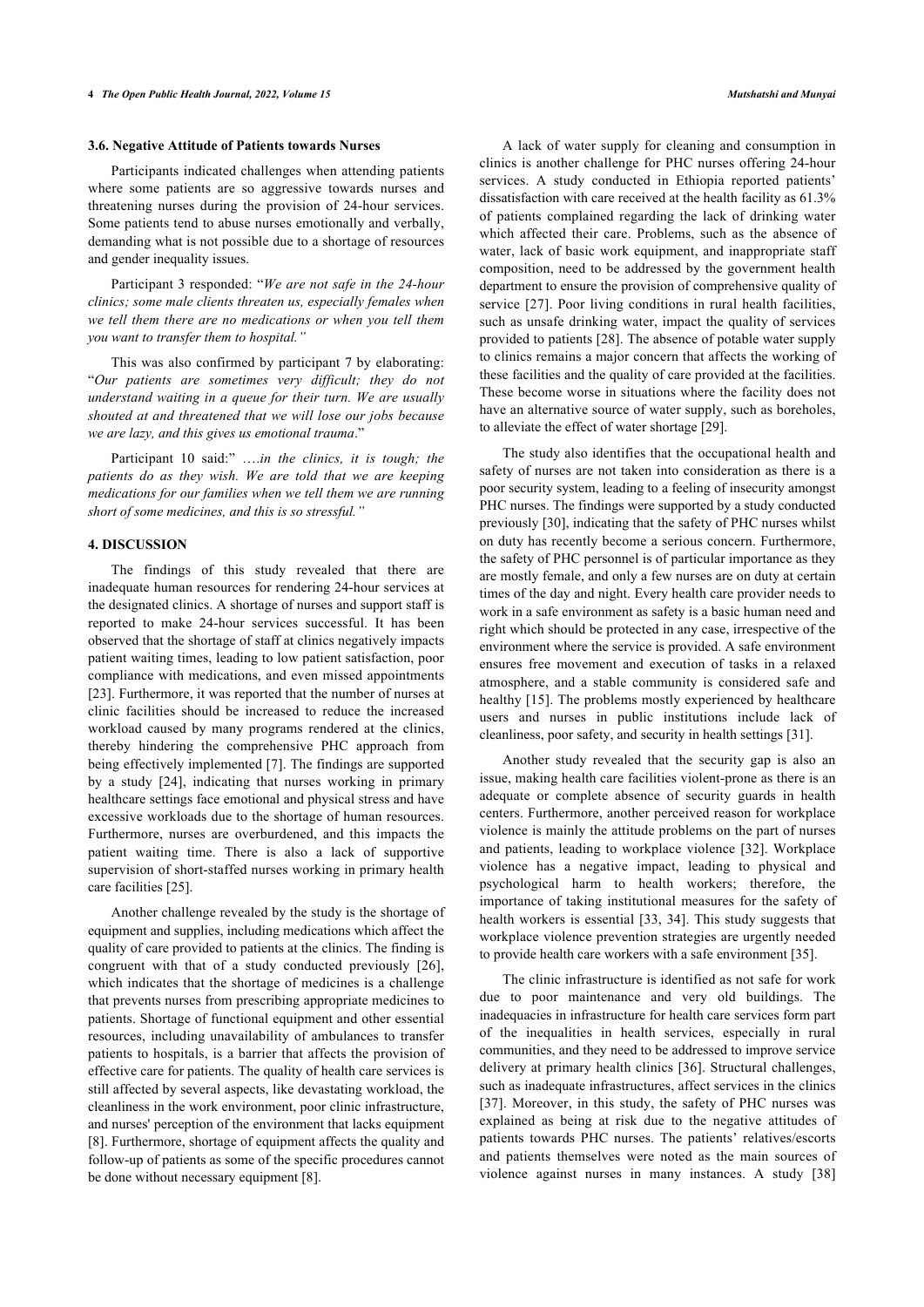#### *Challenges Experienced By Primary Health Care Nurses The Open Public Health Journal, 2022, Volume 15* **5**

indicated that there is a high incidence of workplace violence by patients and visitors against nurses in health care settings. The findings of a study conducted in Ghana are in agreement with the findings of this study as the study also found that the poor clinic infrastructures with leaking roofs are not suitable for the provision of comprehensive quality health care services [[39\]](#page-5-32). PHC nurses need to be provided with a conducive and suitable work environment with adequate infrastructure to reduce burnout [\[40](#page-5-33)].

Nurses are usually the first person that patients and their families meet in the health facilities. If such facilities have inadequate resources, nurses are often blamed by patients and relatives for late or inadequate health services, putting them at risk of being physically and verbally abused [\[35\]](#page-5-12). Nurses, therefore, have to broaden their awareness level on violence so that they can take precautions themselves against workplace violence [[41\]](#page-6-0). There is a need for future interventions that are receptive to the need of the nursing staff to ensure effective avoidance of violence in the workplace [\[32](#page-5-27), [42\]](#page-6-1). Nurses who experience violence are affected physically, emotionally, and mentally, displaying symptoms of anger, fear, anxiety, posttraumatic stress disorder, and loss of self-esteem [[33\]](#page-5-28).

#### **5. STRENGTHS AND LIMITATIONS OF THE STUDY**

The study was conducted at the designated primary health care facilities in the Musina local area, Vhembe district, Limpopo province, South Africa. The study findings are limited to 24-hour designated clinics and may not be generalized to other clinics in other provinces of South Africa. Other researchers may explore the factors contributing to poor utilization of 24-hour primary health services to assist them in their specific situations.

#### **6. IMPLICATIONS OF THE FINDINGS**

The study findings confirmed that nurses rendering 24 hour services at designated clinics is still facing some challenges. In this regard, providing them with both human and material resources will help nurses to effectively render 24 hours services. Professional nurses providing 24-hour services need to have a safe infrastructure and trained security guards for 24 hours to ensure their safety. Adequate management support is important to assist those nurses rendering the 24hour services in all the designated clinics

#### **CONCLUSION**

<span id="page-4-1"></span><span id="page-4-0"></span>The provision of 24-hour service at the designated primary health clinics serves as the first level of contact for health care, and the care rendered at this level needs to be comprehensive. PHC nurses require equipment and supply, adequate staffing levels, and proper security to effectively render their services. PHC clinics understand the value of 24-hour service to the community, but they lack the resources to accomplish this goal. Lack of management support also affects the comprehensive approach in rendering effective 24 hours. Therefore, the study recommends the provision of resources and safety measures to assist PHC nurses in the provision of quality 24-hour services in the clinics.

#### **AUTHORS' CONTRIBUTION**

T.E.M conceptualized the research idea and initially drafted the manuscript. V.M assisted in the review of the manuscript, and both the authors agreed to publish the final version of this manuscript.

#### **ETHICS APPROVAL AND CONSENT TO PARTICIPATE**

The study includes human subjects, and the ethical approval of the study was obtained from the Turfloop Research Ethics Committee with the ethical clearance certificate number (TREC/260/2019: PG). Permission to collect data was obtained from the local area managers and clinic operational managers.

#### **HUMAN AND ANIMAL RIGHTS**

There were no animals used in the research study. All human research procedures for conducting the study and laws applied to the country where research was conducted were followed and adhered to in line with the ethical standards of the committee responsible for human experimentation (institutionally and nationally), and with the Helsinki Declaration of 1975, as revised in 2013.

#### **AVAILABILITY OF DATA AND MATERIALS**

The derived data and materials used to support the findings of the study are available upon special request from the corresponding author [T.E.M]. The authors confirm that the data supporting the findings of this study are available within the article and its supplementary materials.

#### **CONSENT FOR PUBLICATION**

The participants were made aware of the data for publication and gave informed consent, and participation was voluntary. The study adhered to ethical issues of confidentiality, privacy, and anonymity; names were only used during data collection; however, numbers were used throughout the study.

#### **FUNDING**

None.

#### **CONFLICT OF INTEREST**

The authors declare no conflict of interest, financial or otherwise.

#### **ACKNOWLEDGEMENTS**

The authors would like to thank the area managers of the Musina local area and clinic operational managers for granting permission to conduct the study and PHC nurses who participated in the study.

#### **REFERENCES**

- [1] da Silva AT, Peres MFT, Lopes CS, Schraiber LB, Susser E, Menezes PR. Violence at work and depressive symptoms in primary health care teams: a cross-sectional study in Brazil. Soc Psychiatry Psychiatr Epidemiol 2015; 50(9): 1347-55.
- [\[http://dx.doi.org/10.1007/s00127-015-1039-9\]](http://dx.doi.org/10.1007/s00127-015-1039-9) [PMID: [25777684](http://www.ncbi.nlm.nih.gov/pubmed/25777684)]
- [2] UNICEF. World Health Organization, & International Conference on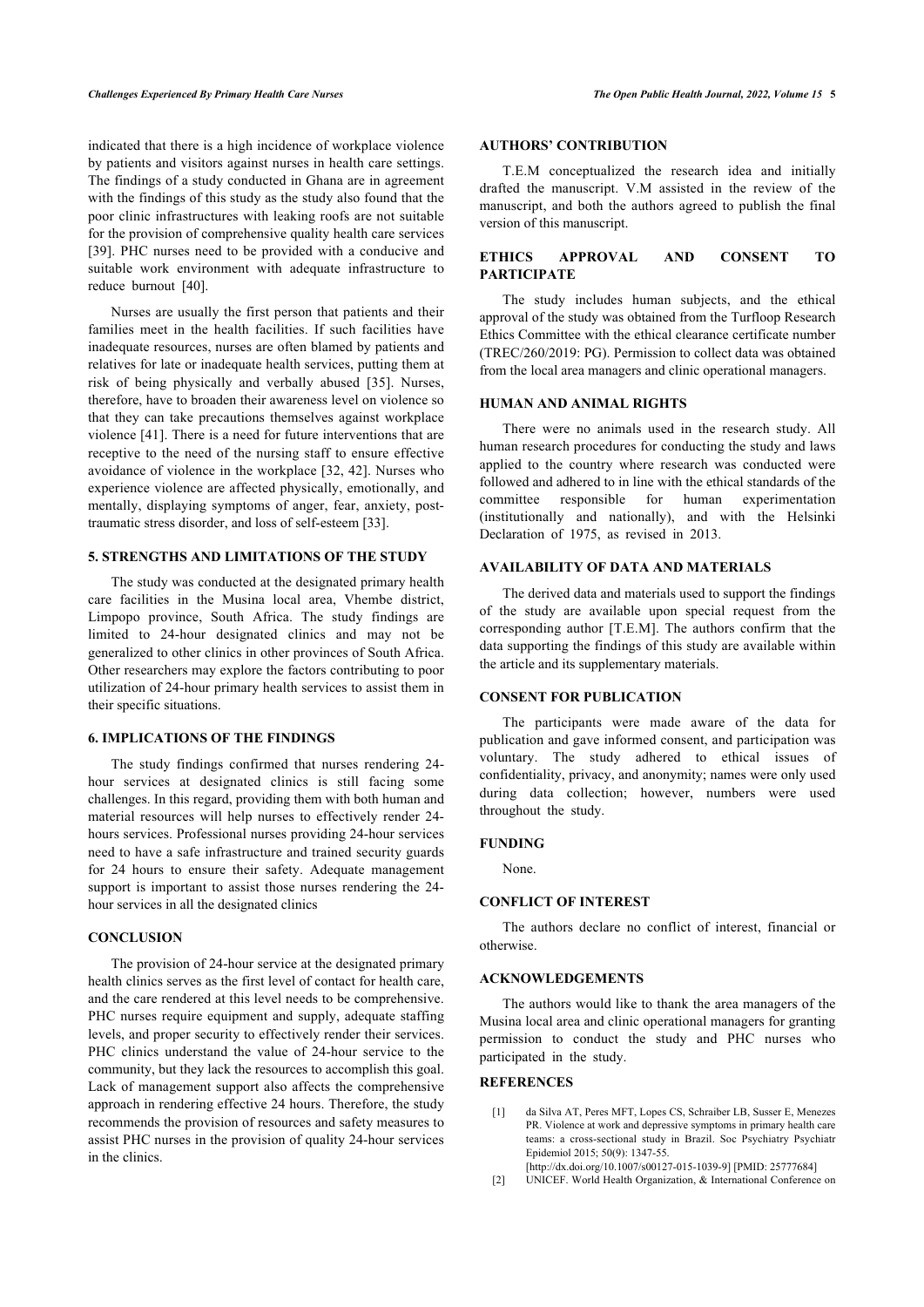Primary Health Care. International Conference on Primary Health Care Alma Ata, USSR. 1978.1978. Geneva

- <span id="page-5-20"></span><span id="page-5-19"></span><span id="page-5-0"></span>[3] Daboul MW, Al-Faham Z. Primary health care and family medicin*e.* J Gen Pract (Los Angel) 2013; 20(1): 1-4.
- <span id="page-5-1"></span>[4] Mofolo N, Heunis C, Kigozi GN. Towards national health insurance: Alignment of strategic human resources in South Africa. Afr J Prim Health Care Fam Med 2019; 11(1): e1-7. [\[http://dx.doi.org/10.4102/phcfm.v11i1.1928\]](http://dx.doi.org/10.4102/phcfm.v11i1.1928) [PMID: [31296018](http://www.ncbi.nlm.nih.gov/pubmed/31296018)]
- <span id="page-5-2"></span>[5] Biddison LD, Berkowitz KA, Courtney B, *et al.* Ethical considerations: care of the critically ill and injured during pandemics and disasters: CHEST consensus statement. Chest 2014; 146(4)(Suppl.): e145S-55S.
- [\[http://dx.doi.org/10.1378/chest.14-0742\]](http://dx.doi.org/10.1378/chest.14-0742) [PMID: [25144262](http://www.ncbi.nlm.nih.gov/pubmed/25144262)]
- <span id="page-5-22"></span><span id="page-5-21"></span><span id="page-5-3"></span>[6] Commission on macroeconomics and health: Macroeconomics and health: Investing in health for economic development. Available from Available https://apps.who.int/iris/bitstream/handle/10665/42435/924154550X.p df?]
- <span id="page-5-4"></span>[7] Shihundla RC, Lebese RT, Maputle MS. Effects of increased nurses' workload on quality documentation of patient information at selected Primary Health Care facilities in Vhembe District, Limpopo Province. Curationis 2016; 39(1): 1545.
- <span id="page-5-23"></span><span id="page-5-5"></span>[\[http://dx.doi.org/10.4102/curationis.v39i1.1545](http://dx.doi.org/10.4102/curationis.v39i1.1545)] [PMID: [27246793\]](http://www.ncbi.nlm.nih.gov/pubmed/27246793) [8] Matlala NT, Malema RN, Bopape MA, Mphekgwana PM. The
- <span id="page-5-24"></span>perceptions of professional nurses regarding factors affecting the provision of quality health care services at selected rural public clinics in the Capricorn district, Limpopo Province. Afr J Prim Health Care Fam Med 2021; 13(1): e1-8.
- [\[http://dx.doi.org/10.4102/phcfm.v13i1.2830\]](http://dx.doi.org/10.4102/phcfm.v13i1.2830) [PMID: [34476971](http://www.ncbi.nlm.nih.gov/pubmed/34476971)] [9] National strategic plan on nurse education, training and practice 2012/13–2016/17. Pretoria Department of Health 2013.
- <span id="page-5-25"></span><span id="page-5-7"></span><span id="page-5-6"></span>[10] Tshililo AR, Mangena-Netshikweta L, Nemathaga LH, Maluleke M. Challenges of primary healthcare nurses regarding the integration of HIV and AIDS services into primary healthcare in Vhembe district of Limpopo province, South Africa. Curationis 2019; 42(1): e1-6. [\[http://dx.doi.org/10.4102/curationis.v42i1.1849](http://dx.doi.org/10.4102/curationis.v42i1.1849)] [PMID: [30843402\]](http://www.ncbi.nlm.nih.gov/pubmed/30843402)
- <span id="page-5-26"></span><span id="page-5-8"></span>[11] South Africa: Department of labour. Basic conditions of employment Act, 75 of 1997 and regulations as amended by basic conditions of employment, Act No 11 of 2015. 2015.<http://www.labour.gov.za>
- <span id="page-5-27"></span><span id="page-5-9"></span>[12] Rispel LC. Transforming nursing policy, practice and management in South Africa. Glob Health Action 2015; 8(8): 28005. [\[http://dx.doi.org/10.3402/gha.v8.28005](http://dx.doi.org/10.3402/gha.v8.28005)] [PMID: [25971403\]](http://www.ncbi.nlm.nih.gov/pubmed/25971403)
- <span id="page-5-10"></span>[13] MacPhee M, Dahinten VS, Havaei F. The impact of heavy perceived nurse workloads on patient and nurse outcomes. Adm Sci 2017: 7(1): 7.

[\[http://dx.doi.org/10.3390/admsci7010007\]](http://dx.doi.org/10.3390/admsci7010007)

- <span id="page-5-29"></span><span id="page-5-28"></span><span id="page-5-11"></span>[14] Munyewende PO, Rispel LC, Chirwa T. Positive practice environments influence job satisfaction of primary health care clinic nursing managers in two South African provinces. Hum Resour Health 2014; 12(27): 27.
	- [\[http://dx.doi.org/10.1186/1478-4491-12-27](http://dx.doi.org/10.1186/1478-4491-12-27)] [PMID: [24885785\]](http://www.ncbi.nlm.nih.gov/pubmed/24885785)
- <span id="page-5-12"></span>[15] Dreyer M, Hattingh S, Lock M. Fundamental aspects of community nursing: community health care in South Africa. Cape Town: Oxford University Press 2016.
- <span id="page-5-13"></span>[16] Choi SP-P, Cheung K, Pang SM-C. Attributes of nursing work environment as predictors of registered nurses' job satisfaction and intention to leave. J Nurs Manag 2013; 21(3): 429-39. [\[http://dx.doi.org/10.1111/j.1365-2834.2012.01415.x\]](http://dx.doi.org/10.1111/j.1365-2834.2012.01415.x) [PMID: [23409781\]](http://www.ncbi.nlm.nih.gov/pubmed/23409781)
- <span id="page-5-30"></span><span id="page-5-14"></span>[17] Malakoane B, Heunis JC, Chikobvu P, Kigozi NG, Kruger WH. Public health system challenges in the Free State, South Africa: a situation appraisal to inform health system strengthening. BMC Health Serv Res 2020; 20(1): 58.
- [\[http://dx.doi.org/10.1186/s12913-019-4862-y](http://dx.doi.org/10.1186/s12913-019-4862-y)] [PMID: [31973740\]](http://www.ncbi.nlm.nih.gov/pubmed/31973740)
- <span id="page-5-31"></span><span id="page-5-15"></span>[18] Mogakwe LJ, Ally H, Magobe NBD. Reasons for non-compliance with quality standards at primary healthcare clinics in Ekurhuleni, South Africa. Afr J Prim Health Care Fam Med 2020; 12(1): e1-9. [\[http://dx.doi.org/10.4102/phcfm.v12i1.2179\]](http://dx.doi.org/10.4102/phcfm.v12i1.2179) [PMID: [32501028](http://www.ncbi.nlm.nih.gov/pubmed/32501028)]
- <span id="page-5-32"></span><span id="page-5-16"></span>[19] Segnon N. The experiences and perceptions of nurses working in a public hospital, regarding the services they offer to patients Unpublished Masters Dissertation. Johannesburg: University of the Witwatersrand 2014.
- <span id="page-5-33"></span><span id="page-5-17"></span>[20] Creswell JW. Research Design: Qualitative, Quantitative and Mixed Methods Approaches. 4th ed. Thousand Oaks, CA: Sage Publications 2014.
- <span id="page-5-18"></span>[21] Polit DF, Beck CT. Essentials of nursing research: Appraising evidence for nursing practice. 9th ed. Wolters Kluwer Health 2018.
- [22] Brink H, van der Walt C, van Rensburg G. Fundamentals of Research Methodology for healthcare Professionals. 3rd ed. Cape Town: Juta 2012.
- [23] Stime KJ, Garrett N, Sookrajh Y, *et al.* Clinic flow for STI, HIV, and TB patients in an urban infectious disease clinic offering point-of-care testing services in Durban, South Africa. BMC Health Serv Res 2018; 18(1): 363.

[\[http://dx.doi.org/10.1186/s12913-018-3154-2\]](http://dx.doi.org/10.1186/s12913-018-3154-2) [PMID: [29751798](http://www.ncbi.nlm.nih.gov/pubmed/29751798)]

- [24] Mohale MP, Mulaudzi FM. Experiences of nurses working in a rural primary health-care setting in Mopani district, Limpopo Province. Curationis 2008; 31(2): 60-6.
- [\[http://dx.doi.org/10.4102/curationis.v31i2.984](http://dx.doi.org/10.4102/curationis.v31i2.984)] [PMID: [19006959\]](http://www.ncbi.nlm.nih.gov/pubmed/19006959) [25] Roomaney R J, Steenkamp J, Kagee A. Predictors of Burnout among
- HIV Nurses in the Western Cape. Curationis 2017; 40(1): a1695. [\[http://dx.doi.org/10.4102/curationis.v40i1.1695\]](http://dx.doi.org/10.4102/curationis.v40i1.1695) [26] Nesengani TV, Downing C, Poggenpoel M, Stein C. Professional
- nurses' experiences of caring for patients in public health clinics in Ekurhuleni, South Africa. Afr J Prim Health Care Fam Med 2019;  $11(1)$ : e1-e11.

[\[http://dx.doi.org/10.4102/phcfm.v11i1.1963\]](http://dx.doi.org/10.4102/phcfm.v11i1.1963) [PMID: [31296010](http://www.ncbi.nlm.nih.gov/pubmed/31296010)]

- [27] Bekele D, Fissaha G, Kisi T, Melese T. Focused Antenatal care service satisfaction and associated factors among pregnant mothers attending Antenatal clinic at Tiyo district, Ethiopia. Int J Life Sci Res 2017; 3(11): 116-24.
- [28] Darkwa EK, Newman MS, Kawkab M, Chowdhury ME. A qualitative study of factors influencing retention of doctors and nurses at rural healthcare facilities in Bangladesh. BMC Health Serv Res 2015; 15(1): 344.

[\[http://dx.doi.org/10.1186/s12913-015-1012-z](http://dx.doi.org/10.1186/s12913-015-1012-z)] [PMID: [26307265\]](http://www.ncbi.nlm.nih.gov/pubmed/26307265)

- [29] Umunna ZI. Exploring the factors that contribute to poor utilization of primary health care services: A study of two Primary Health Care clinics in Nasarawa state, Nigeria. (Unpublished Master's thesis) University of Western Cape 2012.
- [30] Mello DM. Integration in the administration of primary health care services in South Africa with specific reference to the Emfuleni local authority. Unpublished MA Cur dissertation, Department of Health studies Pretoria: University of South Africa 2015.
- [31] Mayeng LM, Wolvaardt JE. Patient safety culture in a district hospital in South Africa: An issue of quality. Curationis 2015; 38(1): 7. [\[http://dx.doi.org/10.4102/curationis.v38i1.1518\]](http://dx.doi.org/10.4102/curationis.v38i1.1518)
- [32] Sisawo EJ, Ouédraogo SYYA, Huang SL. Workplace violence against nurses in the Gambia: mixed methods design. BMC Health Serv Res 2017; 17(1): 311.
- [\[http://dx.doi.org/10.1186/s12913-017-2258-4\]](http://dx.doi.org/10.1186/s12913-017-2258-4) [PMID: [28454539](http://www.ncbi.nlm.nih.gov/pubmed/28454539)]
- [33] Jung-Eun P, Dong-Hee K, Jung-Ha P. Violence against nursing students during clinical practice: Experiences, perception, responses and coping with violence. J Korea Acad Indus Cooper Soc 2017; 18(10): 652-62.
- [34] Karakas SA, Kucükoglu S, Çelebioglu A. Violence experienced by turkish nurses and their emotions and behaviors. 2017; 9: pp. (3)299-304.
- [35] Abdou R, Amin D. Violence toward nurses in family health care centers. Alexandria Scien Nurs J 2016; 18(1): 61-78. [\[http://dx.doi.org/10.21608/asalexu.2016.208637](http://dx.doi.org/10.21608/asalexu.2016.208637)]
- [36] Schoeman S, Smuts CM, Faber M, et al. Primary health care facility infrastructure and services and the nutritional status of children 0 to 71 months old and their caregivers attending these facilities in four rural districts in the Eastern Cape and KwaZulu-Natal provinces, South Africa. South Afr J Clin Nutr 2010; 23(1): 21-7. [\[http://dx.doi.org/10.1080/16070658.2010.11734254\]](http://dx.doi.org/10.1080/16070658.2010.11734254)
- [37] Tshivhase L, Madumo MM, Govender I. Challenges facing professional nurses implementing the Integrated Management of Childhood Illness programme in rural primary health care clinics, Limpopo Province, South Africa. S Afr Fam Pract 2020; 62(1): e1-6. [\[http://dx.doi.org/10.4102/safp.v62i1.5060\]](http://dx.doi.org/10.4102/safp.v62i1.5060) [PMID: [32501038](http://www.ncbi.nlm.nih.gov/pubmed/32501038)]
- [38] Liu J, Gan Y, Jiang H, *et al.* Prevalence of workplace violence against healthcare workers: a systematic review and meta-analysis. Occup Environ Med 2019; 76(12): 927-37. [\[http://dx.doi.org/10.1136/oemed-2019-105849\]](http://dx.doi.org/10.1136/oemed-2019-105849) [PMID: [31611310](http://www.ncbi.nlm.nih.gov/pubmed/31611310)]
- [39] Scholz S, Ngoli B, Flessa S. Rapid assessment of infrastructure of primary health care facilities - a relevant instrument for health care systems management. BMC Health Serv Res 2015; 15(1): 183-7. [\[http://dx.doi.org/10.1186/s12913-015-0838-8\]](http://dx.doi.org/10.1186/s12913-015-0838-8) [PMID: [25928252](http://www.ncbi.nlm.nih.gov/pubmed/25928252)]
- [40] da Silva ATC, de Souza Lopes C, Susser E, Coutinho LMS, Germani ACCG, Menezes PR. Burnout among primary health care workers in Brazil: results of a multilevel analysis. Int Arch Occup Environ Health 2021; 94(8): 1863-75.